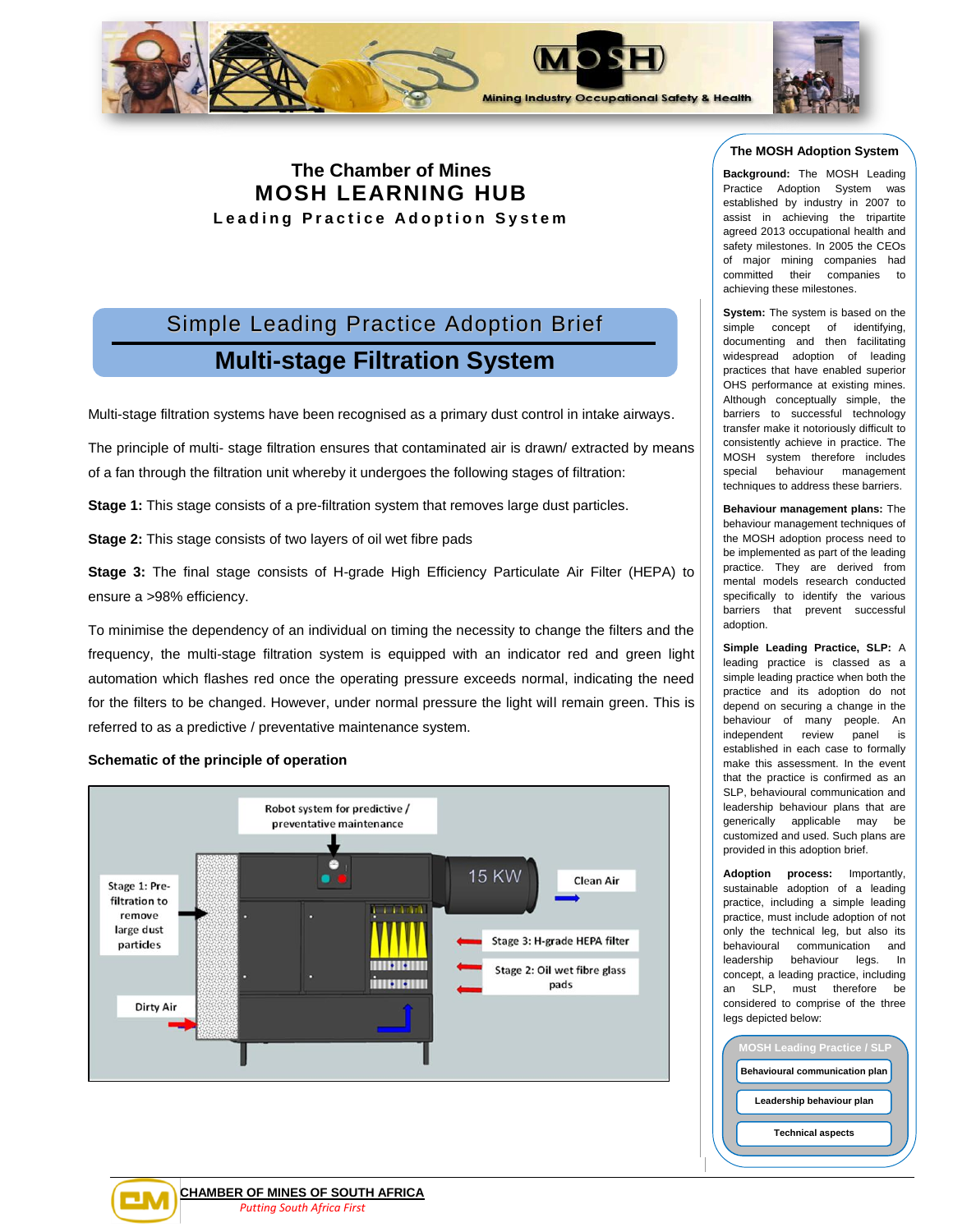# **Documented benefits to date**

Following the installation of the multi-stage filtration units an average improvement of 71% in the dust load (TWA) was observed.

The measurements were obtained using Gravimetric Tuff pumps that were placed at a distance of between 10-15 m on the direct return air side of the filtration unit at a height of 1.5 m from the footwall.



#### **Summary of the generic value case**

The value case for deciding to adopt the multi-stage filtration system SLP outlined in this brief includes is as follows:

| <b>Issue</b>   |                                          | <b>Details</b>                                                                                                                                                                                                                                                                                                                    |  |
|----------------|------------------------------------------|-----------------------------------------------------------------------------------------------------------------------------------------------------------------------------------------------------------------------------------------------------------------------------------------------------------------------------------|--|
| 1              | <b>Initial cost</b>                      | Unit cost for underground at an estimate of R220 000.                                                                                                                                                                                                                                                                             |  |
| $\mathbf{2}$   | <b>Operational costs</b>                 | Materials and other consumables (pockets and envelopes) at R12000 per unit per<br>annum.<br>Maintenance at R5000 per unit per annum.                                                                                                                                                                                              |  |
| 3              | <b>OHS benefit</b>                       | The risk of silicosis to underground employees will be very significantly reduced.<br>This is of real value to both workers and management.                                                                                                                                                                                       |  |
| 4              | <b>Progress towards</b><br>zero harm     | Death from silicosis caused by excessive exposure to silica dust is the greatest<br>cause of mortality in mine workers. Reducing this risk to underground employees<br>most at risk will constitute a significant step towards achieving the ultimate goal of<br>zero harm.                                                       |  |
| 5              | <b>Improved working</b><br>relationships | Implementation of the behavioural communication and leadership behaviour plans<br>has the potential to significantly improve the operational working relationship<br>between supervisors and their staff.                                                                                                                         |  |
| 6              | Buy-in and support                       | The mine-wide intervention in the interests of protecting the health of those most at<br>risk will help engender buy-in and support for the intervention, and of employees for<br>management.                                                                                                                                     |  |
| $\overline{7}$ | Legal compliance                         | The installation of multi-stage filtration systems will assist in meeting regulated<br>maximum dust exposure levels. It will also be a good case of management doing<br>what is reasonably practicable to provide and maintain a working environment that<br>is safe and without risk to the health of all underground employees. |  |
| 8              | <b>Reduced</b><br>compensation           | In the longer term the mining industry, including the mine, will benefit from a<br>reduction in compensation and other costs associated with silicosis.                                                                                                                                                                           |  |

#### *The value case*

*An important point about a value case is that it contains more than a conventional business case. Much of the value from an intervention to improve health or safety performance cannot be readily assessed in hard financial terms. Much of the value derived from many health and safety interventions is of strategic or long-term benefit, and it therefore needs to recognized in those terms.* 

*Extract from Mine Health and Safety Act: section 5. (1)*

*As far as is reasonably practicable, every employer must provide and maintain a working environment that is safe and without risk to the health of employees.* 

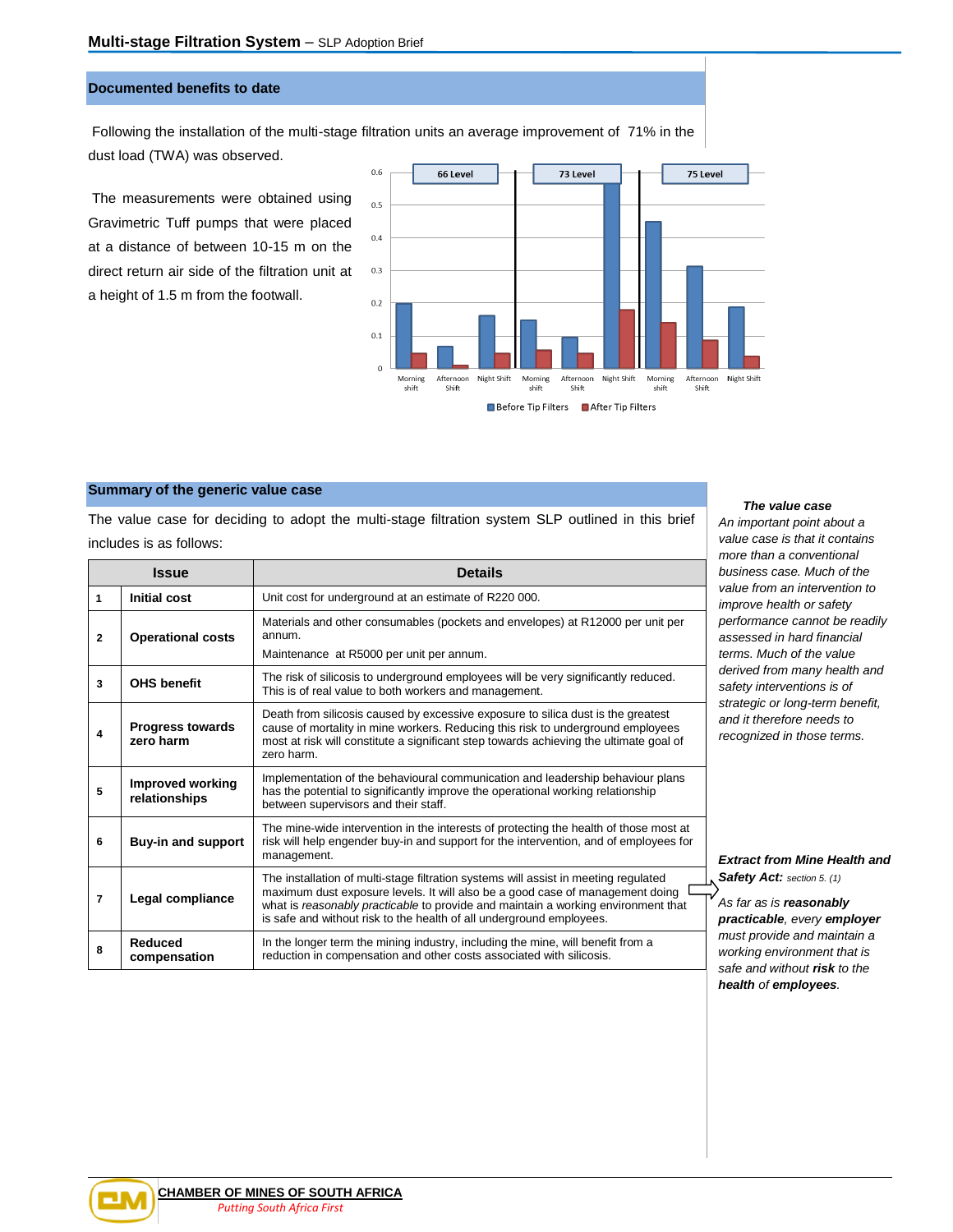# **Generic SLP behavioural plans**

**Behavioural communication:** The elements of the behavioural communication plan set out below identify beliefs and issues that are generally present in mines, and which act as barriers to adoption of new technology and practice. The provision and presentation of convincing information is thus necessary to address the misperceptions or knowledge gaps associated with these beliefs and issues.

| No.            | Generic belief / issue                               | <b>Essence of required communication</b>                                                                                                                                                                                                                                                                                                                        |
|----------------|------------------------------------------------------|-----------------------------------------------------------------------------------------------------------------------------------------------------------------------------------------------------------------------------------------------------------------------------------------------------------------------------------------------------------------|
| 1              | There will be no<br>personal benefit                 | The direct health benefits to underground employees from a potential 71%<br>reduction of silica dust inhalation must be clearly identified and communicated<br>to them. The indirect benefits derived from adopting the multi-stage filtration<br>system SLP must be identified and explained to the relevant supervisors and<br>engineering maintenance staff. |
| $\overline{2}$ | It will have a negative<br>impact on production      | Experience illustrating that adoption of the multi-stage filtration system SLP<br>has no impact on production must be explained to all supervisors and<br>underground employees.                                                                                                                                                                                |
| 3              | It will involve extra work<br>effort                 | The extra maintenance work required of the engineering maintenance staff<br>must be made part of their defined work.                                                                                                                                                                                                                                            |
| 4              | Short cuts are taken to<br>meet production targets   | The reasons for a safe mine being a productive mine must be explained to<br>the underground employees, engineering staff and their supervisors. The<br>harm of ill-advised short cuts to health, safety and production should be<br>brought out.                                                                                                                |
| 5              | Trust and buy-in are<br>needed for adoption          | The importance of regular dialogue with staff to identify and address any and<br>all concerns about the SLP to be explained to all relevant supervisory levels.                                                                                                                                                                                                 |
| 6              | Leaders must lead by<br>example                      | Leaders responsible for ensuring operation or maintenance of the equipment<br>must regularly check and ensure that the equipment is in proper working<br>order.                                                                                                                                                                                                 |
| 7              | Workers have a<br>disregard for health and<br>safety | Managers and supervisors must communicate their high regard for health and<br>safety through their actions, and in particular by ensuring that workers do not<br>sacrifice health and safety considerations in the interests of production.                                                                                                                     |
| 8              | Workers fail to<br>implement training<br>provided    | Explain to supervisors that they will get what they allow. Persons who do not<br>do what they have been trained to do must be constructively coached or sent<br>for re-training if necessary.                                                                                                                                                                   |

#### *Communication materials*

*It is the responsibility of the mine to develop the required communication material to effectively (convincingly) convey the substance of the key messages set out in this generic behavioural communication plan which has been customized for the multi-stage filtration system SLP.* 

*It will also be important to identify and brief those responsible for delivering the various messages.* 

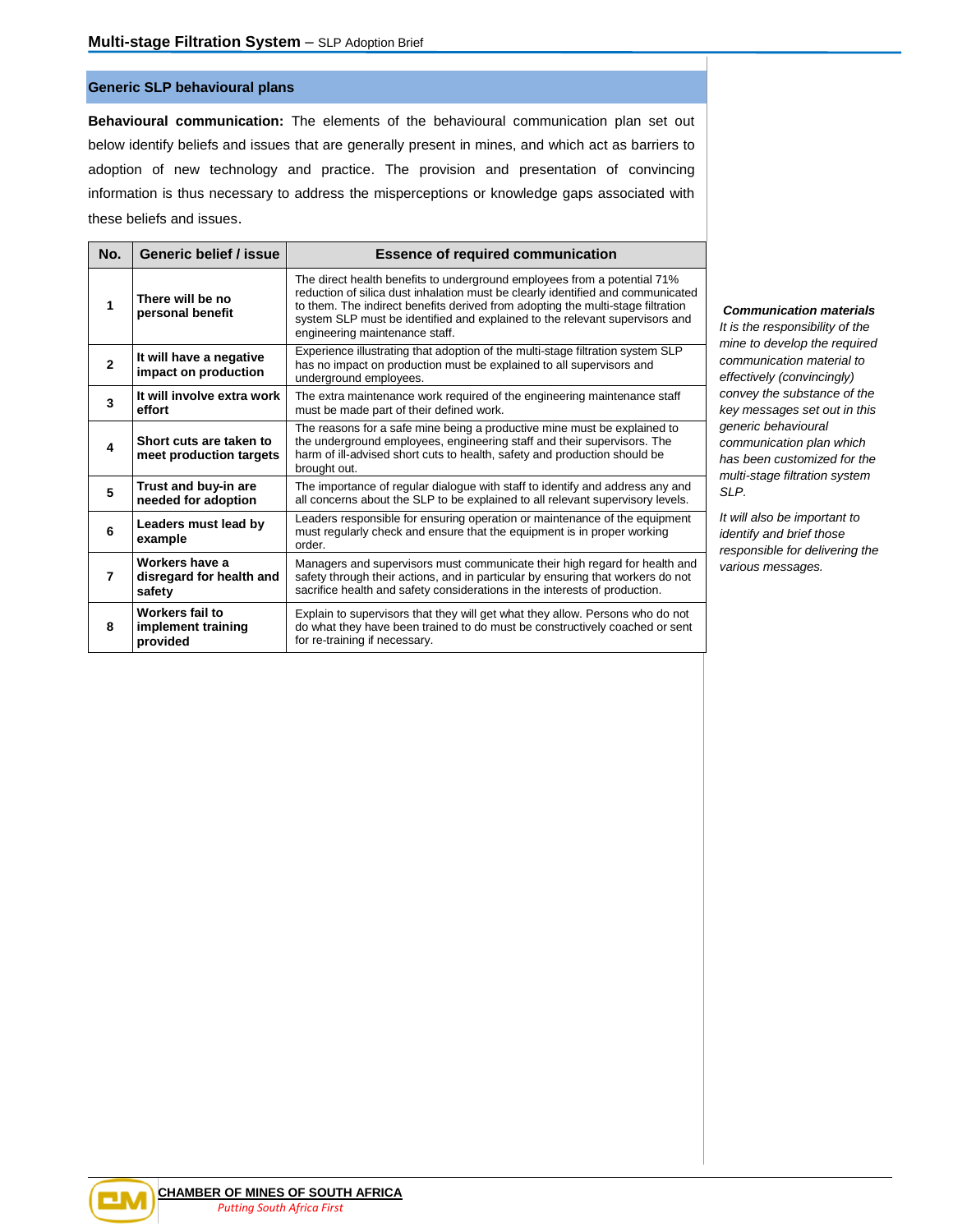**Leadership behaviour:** The elements of the customised leadership behaviour plan that must be implemented in adopting the multi-stage filtration system SLP are set out below. The provision of appropriate briefing and training will be necessary to achieve the leadership behaviours identified in this plan.

| <b>Antecedents</b>                                                                                                                                                                                                                                                                                        | <b>Behaviours</b>                                                                                                                                                                                                                                                                                                                                                                                           | <b>Consequences</b>                                                                                                                                                                                                            |  |  |  |  |
|-----------------------------------------------------------------------------------------------------------------------------------------------------------------------------------------------------------------------------------------------------------------------------------------------------------|-------------------------------------------------------------------------------------------------------------------------------------------------------------------------------------------------------------------------------------------------------------------------------------------------------------------------------------------------------------------------------------------------------------|--------------------------------------------------------------------------------------------------------------------------------------------------------------------------------------------------------------------------------|--|--|--|--|
| (To enable the behaviour for<br>successful adoption)                                                                                                                                                                                                                                                      | (By the relevant person for successful<br>adoption of the SLP)                                                                                                                                                                                                                                                                                                                                              | (By next level supervisor in<br>response to observed behaviour)                                                                                                                                                                |  |  |  |  |
| Operational adopters (Engineering Maintenance crew / Shaft Timberman)                                                                                                                                                                                                                                     |                                                                                                                                                                                                                                                                                                                                                                                                             |                                                                                                                                                                                                                                |  |  |  |  |
| • Shaft Timberman and<br>Maintenance crew training<br>on operation and required<br>regular maintenance<br>• Shaft Timberman and<br>Maintenance crew training<br>on installation and<br>replacement of filters<br>• Briefing before<br>implementation<br>• Regular performance<br>enquiries by supervisors | • Shaft Timberman and Maintenance crew to<br>install and maintain multi-stage filtration<br>unit to specification as trained<br>• No short cuts<br>• Report any problems with SLP<br>• Request explanations to ensure full<br>understanding                                                                                                                                                                 | • Immediate positive feedback<br>from supervisor on observing<br>desired behaviour<br>• Constructive coaching to<br>address any observed problems<br>(no abuse)<br>• Special recognition for<br>exceptional performance        |  |  |  |  |
| First level supervisors (Miner / Foreman)                                                                                                                                                                                                                                                                 |                                                                                                                                                                                                                                                                                                                                                                                                             |                                                                                                                                                                                                                                |  |  |  |  |
| • Briefing of miner on<br>operation and required<br>regular maintenance<br>• Briefing of foremen on<br>installation and<br>maintenance of multi-<br>stage filtration unit<br>• Briefing prior to<br>implementation<br>• Regular meetings with<br>next level supervisor                                    | • Regular dialogue to check on equipment<br>and operator performance<br>• Ensure maintenance crew receive any<br>necessary training / instruction<br>• No short cuts allowed or taken<br>• Prompt action on any reported problems<br>• Provide immediate positive feedback on<br>observing desired behaviour<br>• Provide constructive coaching on observing<br>sub-standard behaviour                      | • Immediate positive feedback<br>from next level supervisor on<br>observing desired behaviour<br>• Constructive coaching to<br>address observed problems (no<br>abuse)<br>• Special recognition for<br>exceptional performance |  |  |  |  |
| Second level supervisors (Shift boss / Mine Overseer / Engineer)                                                                                                                                                                                                                                          |                                                                                                                                                                                                                                                                                                                                                                                                             |                                                                                                                                                                                                                                |  |  |  |  |
| • Briefing before<br>implementation<br>• Regular meetings with<br>next level supervisor                                                                                                                                                                                                                   | • No short cuts allowed or taken<br>• Ensure that maintenance crew and<br>supervisors receive any necessary training<br>/ instruction<br>• Enquire about multi-stage filtration unit<br>performance / problems at regular<br>meetings with supervisors<br>• Provide immediate positive feedback on<br>observing desired behaviour<br>• Provide constructive coaching on observing<br>sub-standard behaviour | • Immediate positive feedback<br>from next level supervisor on<br>observing desired behaviour<br>• Constructive coaching to<br>address observed problems (no<br>abuse)<br>• Special recognition for<br>exceptional performance |  |  |  |  |

# *Training*

*It is the responsibility of the mine to develop the training and briefing material required for implementation of the generic leadership behaviour plan that has been customised for the multistage filtration system SLP.* 

*Guidance on implementation of the leadership behaviour and behavioural communication plans is provided later.* 

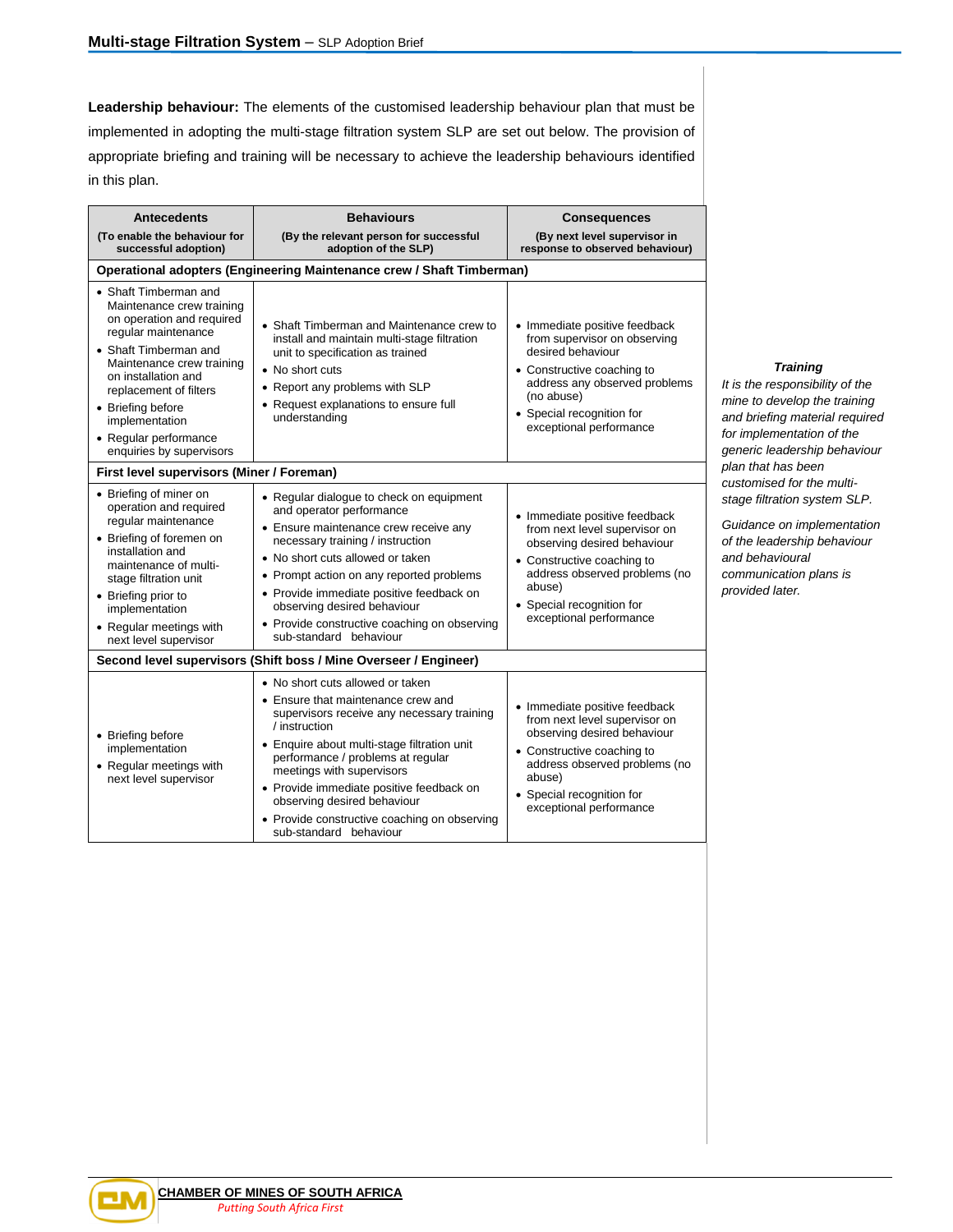# **SLP technical details**

The relevant technical aspects of the SLP are given below:

- 1. The installation of tip doors will be an added advantage to reduce the so called "piston effect" when tipping occurs.
- 2. The Tip Attendant and Loco Driver must be made aware of the noise level created by the fan and that they must use hearing protection devices and in addition dust masks as per the mine standard when working in these areas. They must also be made aware not to switch off the fan while tipping operations are in progress.
- 3. The fan used must be a filter type fan, low volume but high pressure and not a conventional axial flow fan used for development. The efficiency of the unit is specific designed to ensure a downcast velocity of 1.0m/s in tip area is achieved.
- 4. The discharge of the filtered air should be a minimum of 10m downstream of the tip.
- 5. The mine lock-out procedure must be enforced on the fan switch gear. This will ensure that the fan is not stopped or started when permitted to do so. This is key when tipping operations occur and when cleaning of the unit is in progress.
- 6. Frequency of changing the filters is largely dependent on the dust load. The red/green LED indicator lights will assist to determine when filters need to be replaced.
- 7. In order to avoid potential negative impacts it might be necessary to make the filter unit to stop automatically to avoid possible blow-up when the filters are full and no one is available to change them. This is not part of the design but can be considered.
- 8. It is important that a person be appointed to conduct daily visual inspections of the filter units and report his/her findings. In the case of the source mine the Shaft Timberman has been entrusted with this responsibility.
- 9. It must be clear which discipline is responsible for what for example: who is responsible for the capital and working cost budget, who orders the filter bags, who is responsible for the maintenance etc. Thus a multi-disciplinary approach is key.

#### Schematic of underground tip arrangement